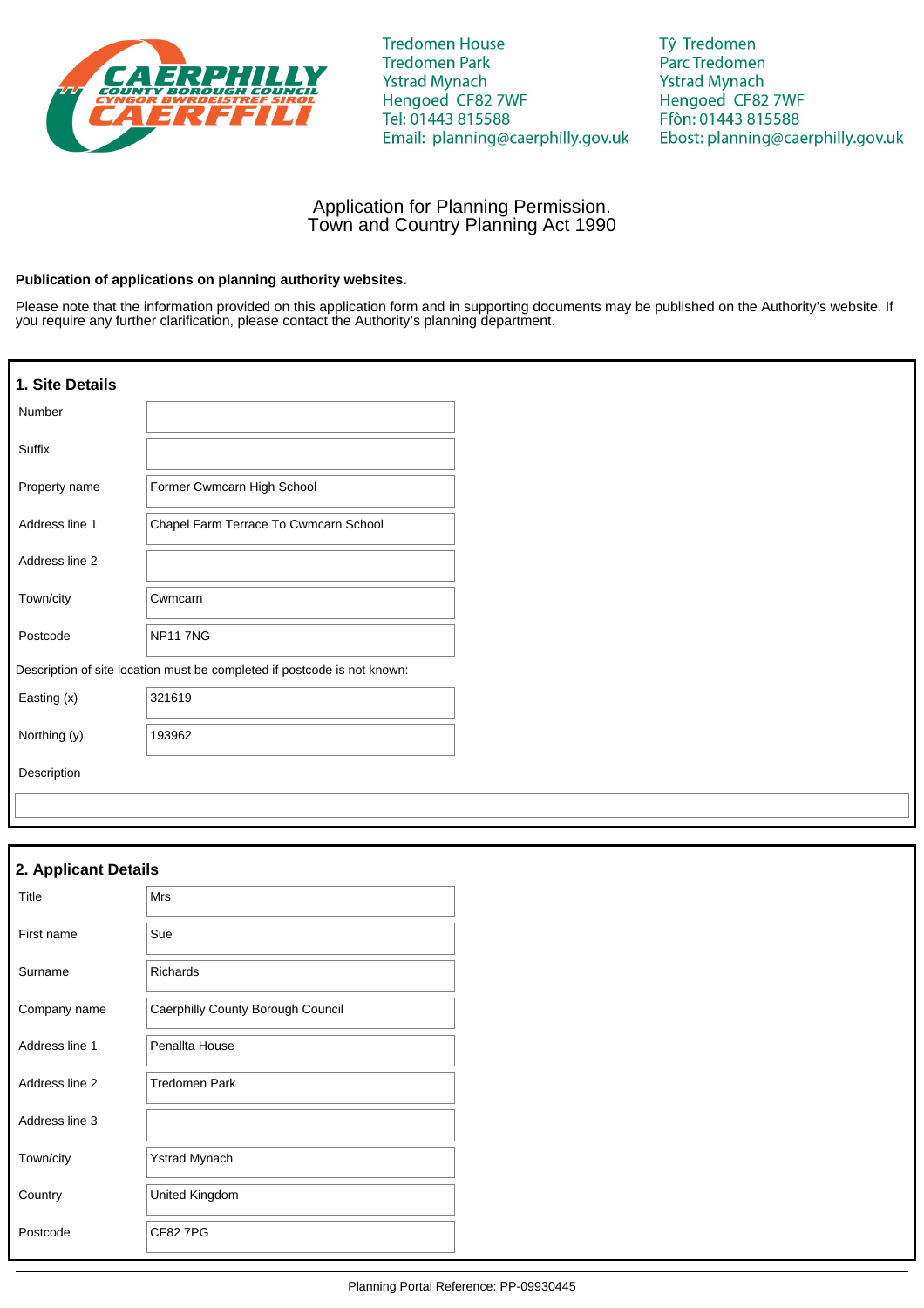# **2. Applicant Details**

Are you an agent acting on behalf of the applicant?  $\blacksquare$ 

| 3. Agent Details |                      |  |
|------------------|----------------------|--|
| Title            | Mrs                  |  |
| First name       | Yvette               |  |
| Surname          | Simmonite            |  |
| Company name     | Caerphilly           |  |
| Address line 1   | <b>Ty Penallta</b>   |  |
| Address line 2   | <b>Tredomen Park</b> |  |
| Address line 3   |                      |  |
| Town/city        | Ystrad Mynach        |  |
| Country          | United Kingdom       |  |
| Postcode         | <b>CF827PG</b>       |  |
| Primary number   |                      |  |
| Secondary number |                      |  |
| Email            |                      |  |

# **4. Site Area**

| What is the site area? $ 0.26 $ |          |
|---------------------------------|----------|
| Scale                           | Hectares |

Does your proposal involve the construction of a new building which would result in the loss or gain of public open space? O Yes @ No

# **5. Description of the Proposal**

Please describe the proposed development including any change of use

New primary school and childcare facility

Has the work or change of use already started? We say that we have not consider the work or change of use already started?

# **6. Existing Use**

| u. Laisung us <del>c</del>                  |         |  |
|---------------------------------------------|---------|--|
| Please describe the current use of the site |         |  |
| Educational                                 |         |  |
| Is the site currently vacant?               | tes ONo |  |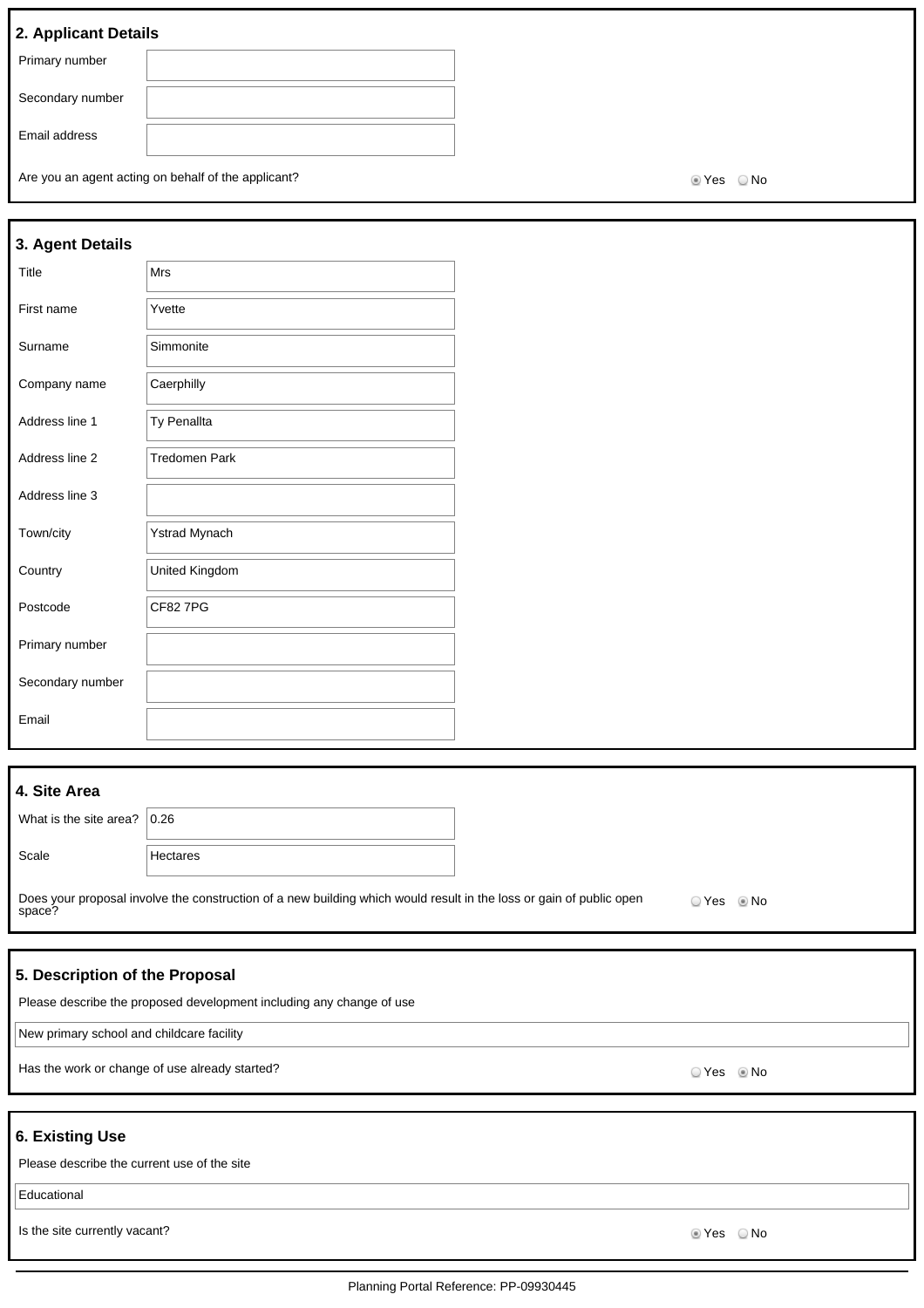| <b>6. Existing Use</b>                                                                                                                                       |                                                                                                                                                   |                                                                                 |             |                                    |
|--------------------------------------------------------------------------------------------------------------------------------------------------------------|---------------------------------------------------------------------------------------------------------------------------------------------------|---------------------------------------------------------------------------------|-------------|------------------------------------|
| If Yes, please describe the last use of the site                                                                                                             |                                                                                                                                                   |                                                                                 |             |                                    |
| Comprehensive School                                                                                                                                         |                                                                                                                                                   |                                                                                 |             |                                    |
| When did this use end $10/10/2018$<br>(if known)?                                                                                                            |                                                                                                                                                   |                                                                                 |             |                                    |
|                                                                                                                                                              | Does the proposal involve any of the following?                                                                                                   |                                                                                 |             |                                    |
| Land which is known or suspected to be contaminated for all or part of the site<br>© No<br>☉ Yes                                                             |                                                                                                                                                   |                                                                                 |             |                                    |
|                                                                                                                                                              | A proposed use that would be particularly vulnerable to the presence of contamination                                                             |                                                                                 | ◯ Yes       | l No                               |
| <b>Application advice</b>                                                                                                                                    |                                                                                                                                                   |                                                                                 |             |                                    |
|                                                                                                                                                              | If you have said Yes to any of the above, you will need to submit an appropriate contamination assessment.                                        |                                                                                 |             |                                    |
|                                                                                                                                                              | Does your proposal involve the construction of a new building?                                                                                    |                                                                                 | ■ Yes ■ No  |                                    |
|                                                                                                                                                              | If Yes, please complete the following information regarding the element of the site area which is in previously developed land or greenfield land |                                                                                 |             |                                    |
| Type                                                                                                                                                         |                                                                                                                                                   |                                                                                 | development | Area of land (ha) proposed for new |
| Previously developed land                                                                                                                                    |                                                                                                                                                   | 0.94                                                                            |             |                                    |
| Greenfield land                                                                                                                                              |                                                                                                                                                   | 1.66                                                                            |             |                                    |
|                                                                                                                                                              |                                                                                                                                                   |                                                                                 |             |                                    |
|                                                                                                                                                              |                                                                                                                                                   |                                                                                 |             |                                    |
| 7. Materials                                                                                                                                                 |                                                                                                                                                   |                                                                                 |             |                                    |
|                                                                                                                                                              | Does the proposed development require any materials to be used in the build?                                                                      |                                                                                 | ■ Yes ■ No  |                                    |
| Please provide a description of existing and proposed materials and finishes to be used in the build (including type, colour and name for each<br>material): |                                                                                                                                                   |                                                                                 |             |                                    |
| Walls                                                                                                                                                        |                                                                                                                                                   |                                                                                 |             |                                    |
|                                                                                                                                                              | Description of existing materials and finishes (optional):                                                                                        | N/A                                                                             |             |                                    |
|                                                                                                                                                              | Description of proposed materials and finishes:                                                                                                   | Through Colour Render<br>Multi-Red facing brickwork<br>Coloured cladding panels |             |                                    |
|                                                                                                                                                              |                                                                                                                                                   |                                                                                 |             |                                    |
| Roof                                                                                                                                                         |                                                                                                                                                   |                                                                                 |             |                                    |

| Description of existing materials and finishes (optional): | N/A                                       |
|------------------------------------------------------------|-------------------------------------------|
| Description of proposed materials and finishes:            | Standing Seam Anti-glare Roof Colour Grey |

| Windows                                                    |                                                                        |  |
|------------------------------------------------------------|------------------------------------------------------------------------|--|
| Description of existing materials and finishes (optional): | N/A                                                                    |  |
| Description of proposed materials and finishes:            | Aluminium powder coated Windows and Curtain Walling - Colour Dark Grey |  |

| Doors                                                      |                                                                          |
|------------------------------------------------------------|--------------------------------------------------------------------------|
| Description of existing materials and finishes (optional): | N/A                                                                      |
| Description of proposed materials and finishes:            | Aluminium and Steel louvres and Doors - Powder Coated - Colour Dark Grey |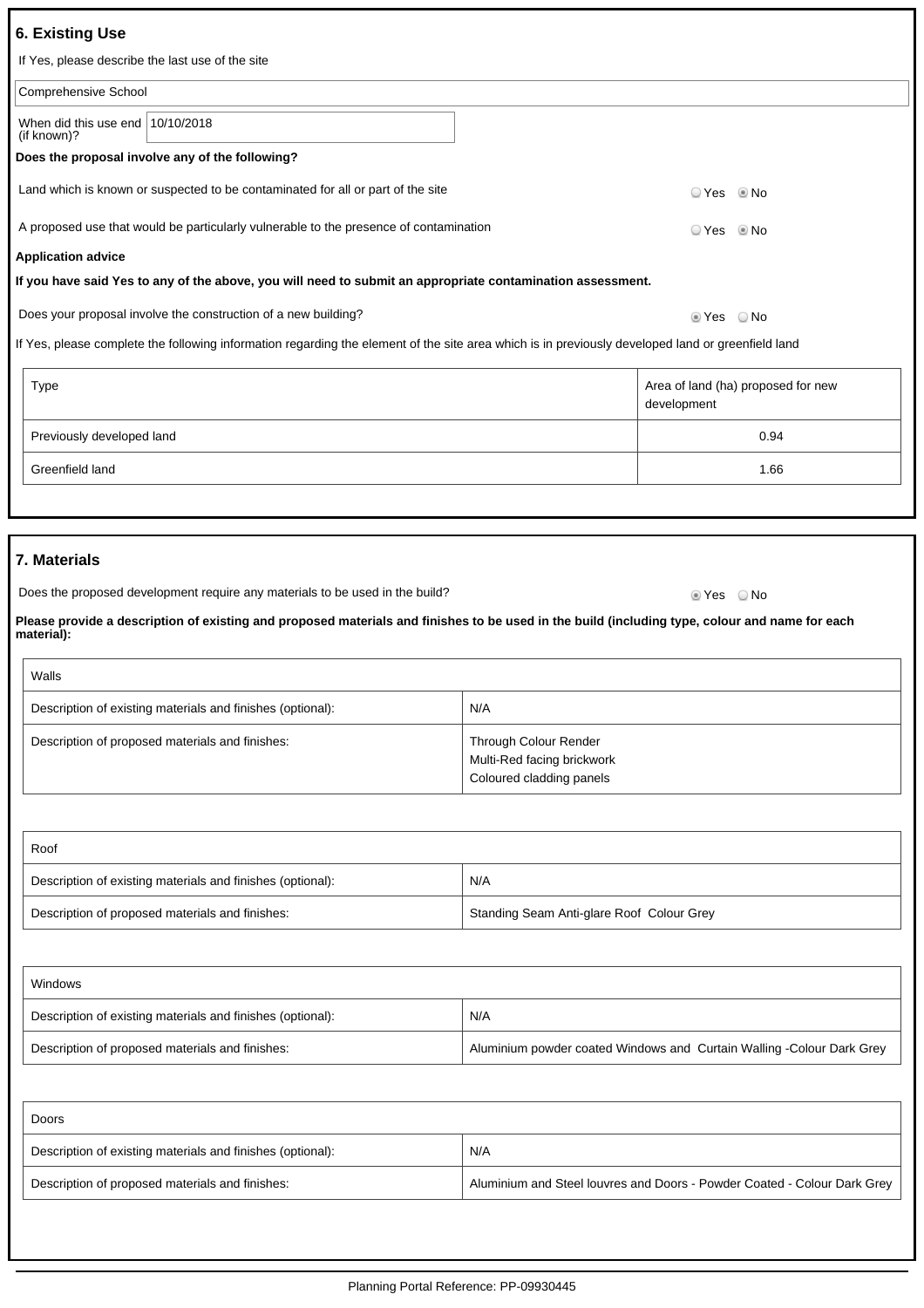# **7. Materials**

| Boundary treatments (e.g. fences, walls)                   |                                                                                                                                         |  |
|------------------------------------------------------------|-----------------------------------------------------------------------------------------------------------------------------------------|--|
| Description of existing materials and finishes (optional): | Green Palisade Fencing 1800mm height                                                                                                    |  |
| Description of proposed materials and finishes:            | Open Mesh Security Fencing, RHS galvanised posts in Dark Green with<br>matching gates - Height 2.1M                                     |  |
|                                                            | Anti-trap Bow Top Fencing with 19mm dia poles with self closing matching<br>gates - hot dipped glavanised SHS posts - Colour Dark Green |  |

| Vehicle access and hard standing                           |                                                                                                    |  |
|------------------------------------------------------------|----------------------------------------------------------------------------------------------------|--|
| Description of existing materials and finishes (optional): | Tarmac                                                                                             |  |
| Description of proposed materials and finishes:            | Coloured Asphalt Concrete to Play Areas                                                            |  |
|                                                            | Coloured Asphalt Concrete to Play Areas -                                                          |  |
|                                                            | Softplay to Childcare, Rising 3s and Nursery play areas - EDPM Wet Pour<br><b>Rubber Surfacing</b> |  |
|                                                            | <b>Resin Bound Gravel Paving</b>                                                                   |  |
|                                                            | <b>Synthetic Grass Surfacing</b>                                                                   |  |
|                                                            | Thermoplastic Road Markings                                                                        |  |
|                                                            |                                                                                                    |  |
|                                                            |                                                                                                    |  |

| Lighting                                                   |                                                                                                              |
|------------------------------------------------------------|--------------------------------------------------------------------------------------------------------------|
| Description of existing materials and finishes (optional): |                                                                                                              |
| Description of proposed materials and finishes:            | External Lighting generally as per CIBSE Guide LG6 and ILE Guidance for<br>Reduction of Obtrusive Light 2005 |
|                                                            | Column mounted lighting for the access ways and car park areas                                               |

| Are you supplying additional information on submitted plans, drawings or a design and access statement? | tes ONo |  |
|---------------------------------------------------------------------------------------------------------|---------|--|
| If Yes, please state references for the plans, drawings and/or design and access statement              |         |  |
| 4661 103 Proposed Site Plan<br>4661 104 Ground Floor Plan in Context                                    |         |  |

| 8. Pedestrian and Vehicle Access, Roads and Rights of Way                                                                                                                            |                        |  |
|--------------------------------------------------------------------------------------------------------------------------------------------------------------------------------------|------------------------|--|
| Is a new or altered vehicle or pedestrian access proposed to or from the public highway?                                                                                             | ○ Yes ◎ No             |  |
| Are there any new public roads to be provided within the site?                                                                                                                       | $\odot$ Yes $\odot$ No |  |
| Are there any new public rights of way to be provided within or adjacent to the site?                                                                                                | O Yes . I No           |  |
| Do the proposals require any diversions/extinguishments and/or creation of rights of way?                                                                                            | O Yes . I No           |  |
| Please show details of any existing or proposed rights of way on or adjacent to the site, as well as any alterations to pedestrian and vehicle access, on<br>your plans or drawings. |                        |  |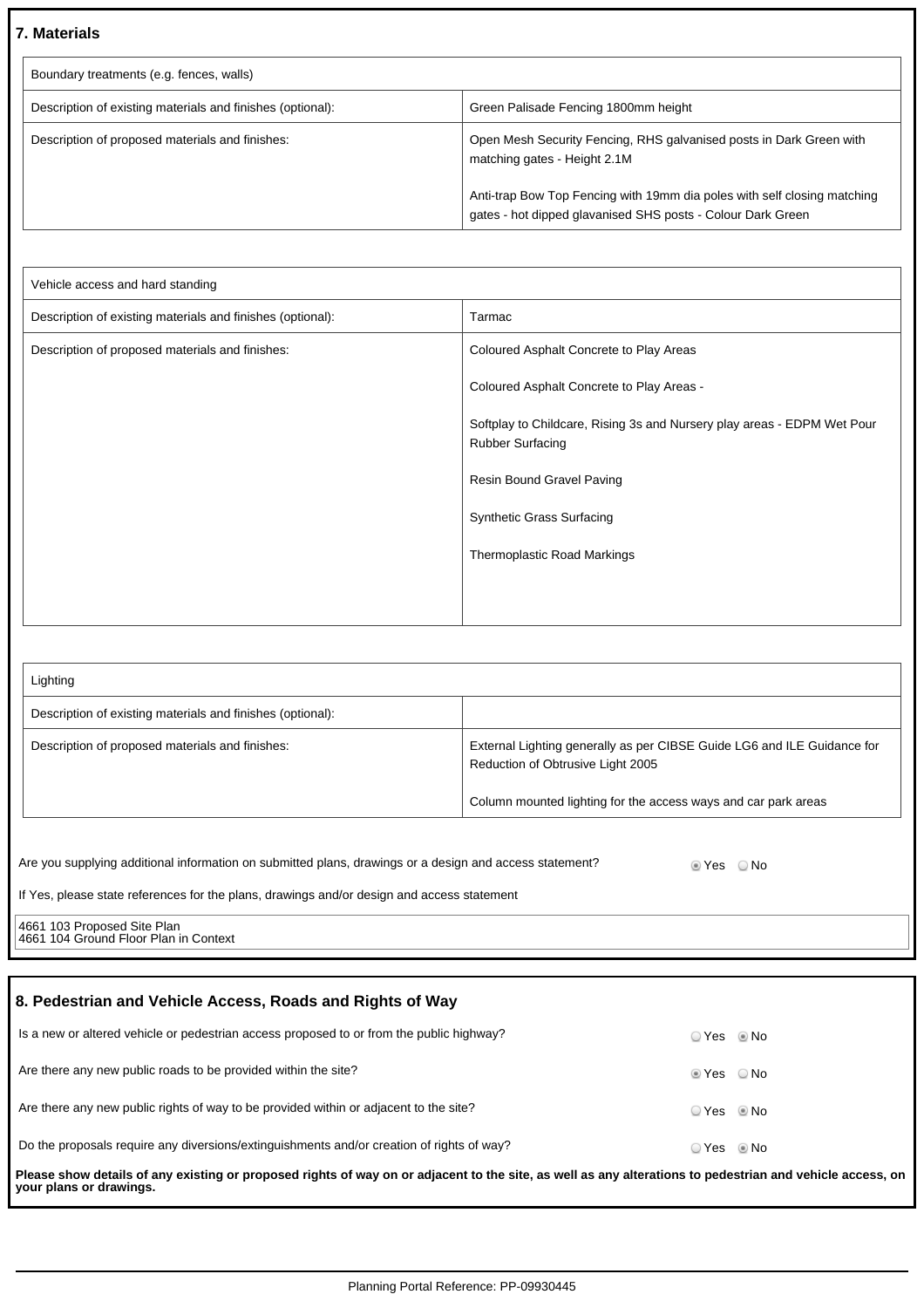| 9. Vehicle Parking                            |               |  |
|-----------------------------------------------|---------------|--|
| Is vehicle parking relevant to this proposal? | ii Yes ∴ O No |  |
|                                               |               |  |

**O**Yes ONo

| Please provide information on the existing and proposed number of on-site parking and cycling spaces on your plans. |
|---------------------------------------------------------------------------------------------------------------------|
|---------------------------------------------------------------------------------------------------------------------|

| 10. Trees and Hedges                                                                                                                                                                        |                          |  |
|---------------------------------------------------------------------------------------------------------------------------------------------------------------------------------------------|--------------------------|--|
| Are there trees or hedges on the proposed development site?                                                                                                                                 | $\bullet$ Yes $\circ$ No |  |
| And/or: Are there trees or hedges on land adjacent to the proposed development site that could influence the<br>development or might be important as part of the local landscape character? | ⊙ Yes … ® No             |  |
| If Yes to either or both of the above, you will need to provide a full tree survey with accompanying plan before your application can be determined.                                        |                          |  |

**If Yes to either or both of the above, you will need to provide a full tree survey with accompanying plan before your application can be determined. Your local planning authority should make clear on its website what the survey should contain, in accordance with the current 'BS5837: Trees in relation to design, demolition and construction - Recommendations'**

## **11. Assessment of Flood Risk**

Is the site within an area at risk of flooding?

Refer to the Welsh Government's Development Advice Maps website.

If Yes, and you are proposing a new building or a change of use, please add details of the proposal in the following table

| Type          | Residential<br>(number of units) | Non-residential<br>(Area of land - hectares) |
|---------------|----------------------------------|----------------------------------------------|
| Floodplain C2 |                                  | 0.29                                         |

**If the proposed development is within an area at risk of flooding you will need to consider whether it is appropriate to submit a flood consequences assessment. Refer to Section 6 and 7 and Appendix 1 of Technical Advice Note 15: Development and Flood Risk.**

| From 7 January 2019, all new developments of more than 1 dwelling house or where the construction area is 100 square metres or more, require<br>Sustainable Drainage Systems (SuDS) for surface water designed and built in accordance with the Welsh Ministers' Statutory SuDS Standards. SuDS<br>Schemes must be approved by your local authority acting in its SuDS Approving Body (SAB) role. Please contact your local authority for details of |              |  |
|------------------------------------------------------------------------------------------------------------------------------------------------------------------------------------------------------------------------------------------------------------------------------------------------------------------------------------------------------------------------------------------------------------------------------------------------------|--------------|--|
| Will the proposal increase the flood risk elsewhere?                                                                                                                                                                                                                                                                                                                                                                                                 | lier ∧o No   |  |
| Is your proposal within 20 metres of a watercourse (e.g. river, stream or beck)?                                                                                                                                                                                                                                                                                                                                                                     | OYes . Io No |  |

How will surface water be disposed of?

Sustainable drainage system

Existing water course

■Soakaway

**how to apply.**

**Main sewer** 

Pond/lake

### **12. Biodiversity and Geological Conservation**

**To assist in answering the following questions refer to the help text. The help text provides further information on when there is a reasonable likelihood that any important biodiversity or geological conservation features may be present or nearby and whether they are likely to be affected by your proposals.**

**Having referred to the help text, is there a reasonable likelihood of the following being affected adversely or conserved and enhanced within the application site, or on land adjacent to or near the application site?**

a) Protected and priority species

Yes, on the development site

Yes, on land adjacent to or near the proposed development

No

b) Designated sites, important habitats or other biodiversity features

Yes, on the development site

Yes, on land adjacent to or near the proposed development

No

c) Features of geological conservation importance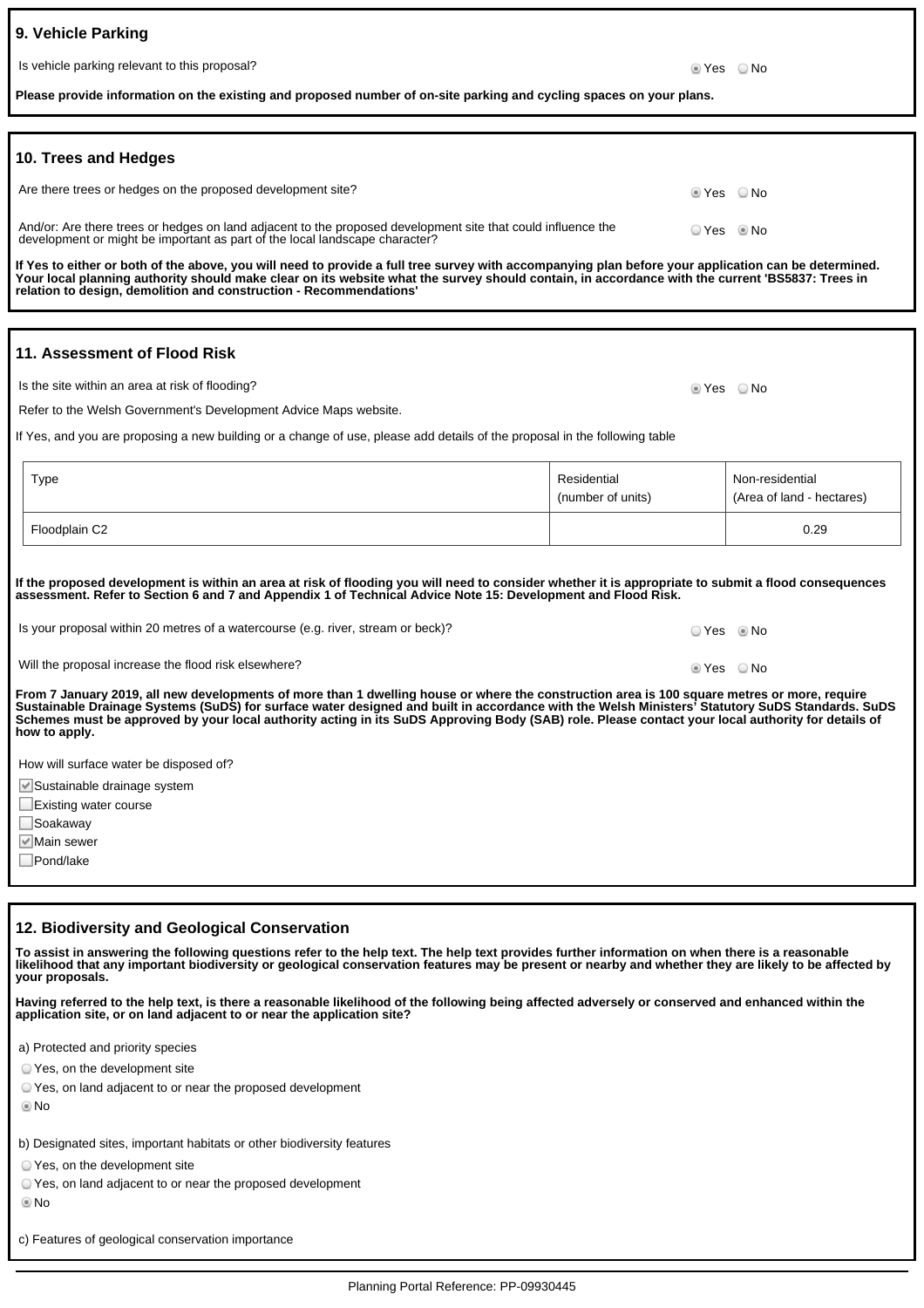# **12. Biodiversity and Geological Conservation**

Yes, on the development site

Yes, on land adjacent to or near the proposed development

No

### **Supporting information requirements**

Where a development proposal is likely to affect features of biodiversity or geological conservation interest, you will need to submit, with the application, sufficient information and assessments to allow the local planning authority to determine the proposal.

Failure to submit all information required will result in your application being deemed invalid. It will not be considered valid until all information required by the local planning authority has been submitted.

Your local planning authority will be able to advise on the content of any assessments that may be required.

## **13. Foul Sewage**

Please state how foul sewage is to be disposed of:

Mains Sewer

□Septic Tank

Package Treatment plant

□Cess Pit

□Other

Unknown

Are you proposing to connect to the existing drainage system?<br>
Are you proposing to connect to the existing drainage system?

If Yes, please include the details of the existing system on the application drawings. Please state the plan(s)/drawing(s) references.

077517-CUR-XX-XX-DR-C-92005\_Proposed Drainage Strategy Sheet 1 077517-CUR-XX-XX-DR-C-92006\_Proposed Drainage Strategy Sheet 2

## **14. Waste Storage and Collection**

| Do the plans incorporate areas to store and aid the collection of waste and have arrangements been made for the<br>separate storage and collection of recyclable waste? |  | ◎ Yes ◎ No |
|-------------------------------------------------------------------------------------------------------------------------------------------------------------------------|--|------------|
|                                                                                                                                                                         |  |            |

If Yes, please provide details:

5 no 1.1 litre bins plus area for smaller recycling bins as shown on Dwg 4661 P103 Proposed Site Plan

| 15. Trade Effluent                                                                        |            |  |
|-------------------------------------------------------------------------------------------|------------|--|
| Does the proposal involve the need to dispose of trade effluents or trade waste?          | $OYes$ Mo  |  |
|                                                                                           |            |  |
| 16. Residential/Dwelling Units                                                            |            |  |
| Does your proposal include the gain, loss or change of use of residential units?          | $OYes$ Mo  |  |
|                                                                                           |            |  |
| 17. All Types of Development: Non-Residential Floorspace                                  |            |  |
| Does your proposal involve the loss, gain or change of use of non-residential floorspace? | ○ Yes ◎ No |  |
|                                                                                           |            |  |
| 18. Employment                                                                            |            |  |
| Will the proposed development require the employment of any staff?                        | $OYes$ Mo  |  |
|                                                                                           |            |  |
| 19. Hours of Opening                                                                      |            |  |
| Are Hours of Opening relevant to this proposal?                                           | ○ Yes ◎ No |  |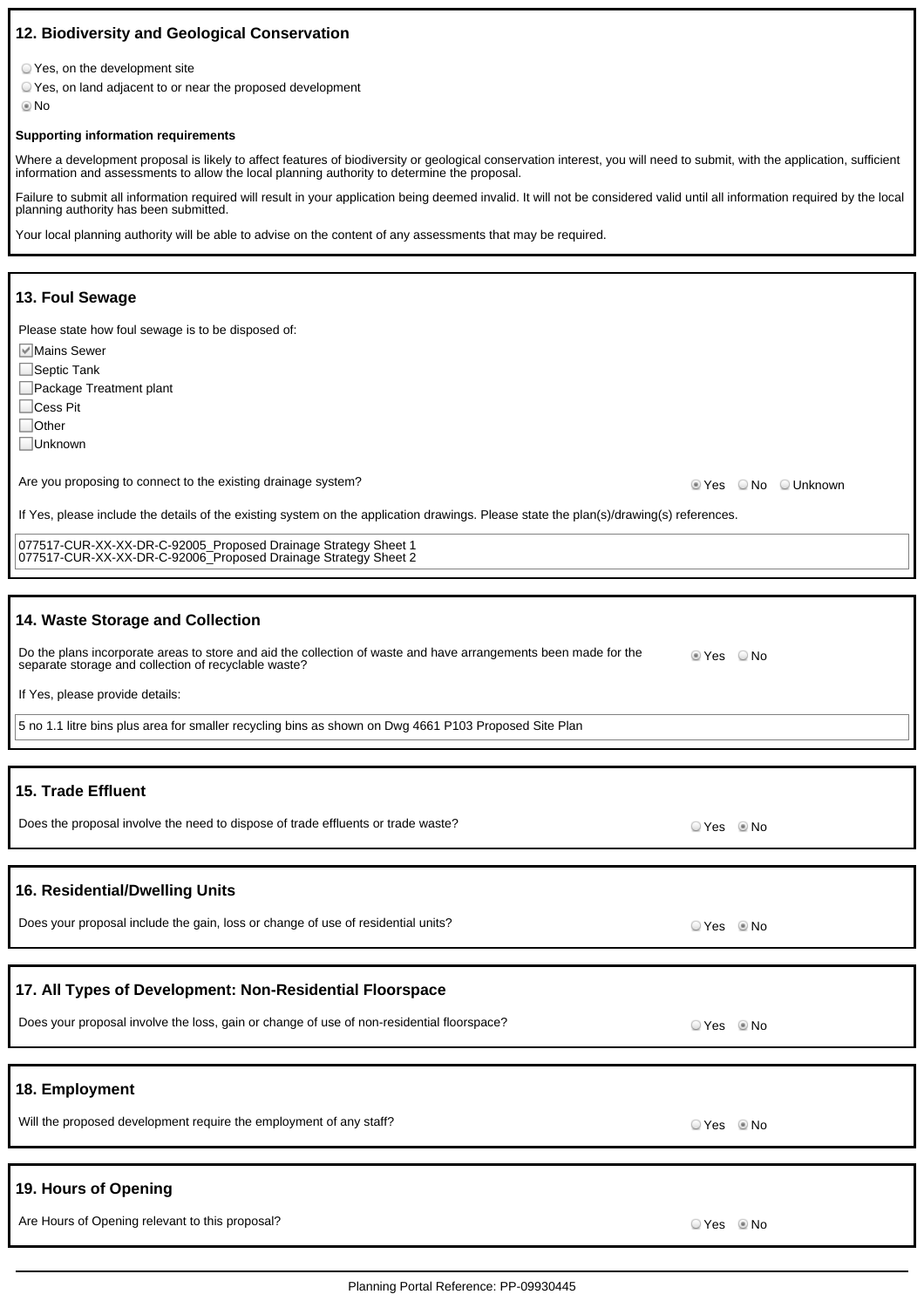|                                                                  | 20. Industrial or Commercial Processes and Machinery                                                                                                                                                                        |  |               |
|------------------------------------------------------------------|-----------------------------------------------------------------------------------------------------------------------------------------------------------------------------------------------------------------------------|--|---------------|
|                                                                  | Does this proposal involve the carrying out of industrial or commercial activities and processes?                                                                                                                           |  | ○ Yes<br>l No |
|                                                                  | Is the proposal for a waste management development?                                                                                                                                                                         |  | ○ Yes ◎ No    |
|                                                                  | If this is a landfill application you will need to provide further information before your application can be determined. Your waste planning authority<br>should make it clear what information it requires on its website |  |               |
|                                                                  | 21. Renewable and Low Carbon Energy                                                                                                                                                                                         |  |               |
|                                                                  | Does your proposal involve the installation of a standalone renewable or low-carbon energy development?                                                                                                                     |  | ○ Yes ◎ No    |
| 22. Hazardous Substances                                         |                                                                                                                                                                                                                             |  |               |
|                                                                  | Does the proposal involve the use or storage of any hazardous substances?                                                                                                                                                   |  | ○ Yes ◎ No    |
|                                                                  | 23. Neighbour and Community Consultation                                                                                                                                                                                    |  |               |
|                                                                  | Have you consulted your neighbours or the local community about the proposal?                                                                                                                                               |  | ○ Yes ◎ No    |
| 24. Site Visit                                                   |                                                                                                                                                                                                                             |  |               |
|                                                                  | Can the site be seen from a public road, public footpath, bridleway or other public land?                                                                                                                                   |  | tes ONo       |
| lacktriangleright in the end-<br>◯ The applicant<br>Other person | If the planning authority needs to make an appointment to carry out a site visit, whom should they contact? (Please select only one)                                                                                        |  |               |
|                                                                  |                                                                                                                                                                                                                             |  |               |
| 25. Pre-application Advice                                       |                                                                                                                                                                                                                             |  |               |
|                                                                  | Has pre-application advice been sought from the local planning authority about this application?                                                                                                                            |  | ■ Yes © No    |
| efficiently):                                                    | If Yes, please complete the following information about the advice you were given (this will help the authority to deal with this application more                                                                          |  |               |
| Officer name:                                                    |                                                                                                                                                                                                                             |  |               |
| Title                                                            | Mr                                                                                                                                                                                                                          |  |               |
| First name                                                       | Carwyn                                                                                                                                                                                                                      |  |               |
| Surname                                                          | Powell                                                                                                                                                                                                                      |  |               |
| Reference                                                        | SPA/20/0072                                                                                                                                                                                                                 |  |               |
| Date (Must be pre-application submission)                        |                                                                                                                                                                                                                             |  |               |
| 06/10/2020                                                       |                                                                                                                                                                                                                             |  |               |
| Details of the pre-application advice received                   |                                                                                                                                                                                                                             |  |               |
| See - SPA-20-0072 Strategic Planning Response document           |                                                                                                                                                                                                                             |  |               |
|                                                                  |                                                                                                                                                                                                                             |  |               |

# **26. Authority Employee/Member**

**With respect to the Authority, is the applicant or agent one of the following:**

**(a) a member of staff (b) an elected member**

**(c) related to a member of staff (d) related to an elected member**

Do any of these statements apply to you? The set of the set of the set of the set of the Set of No